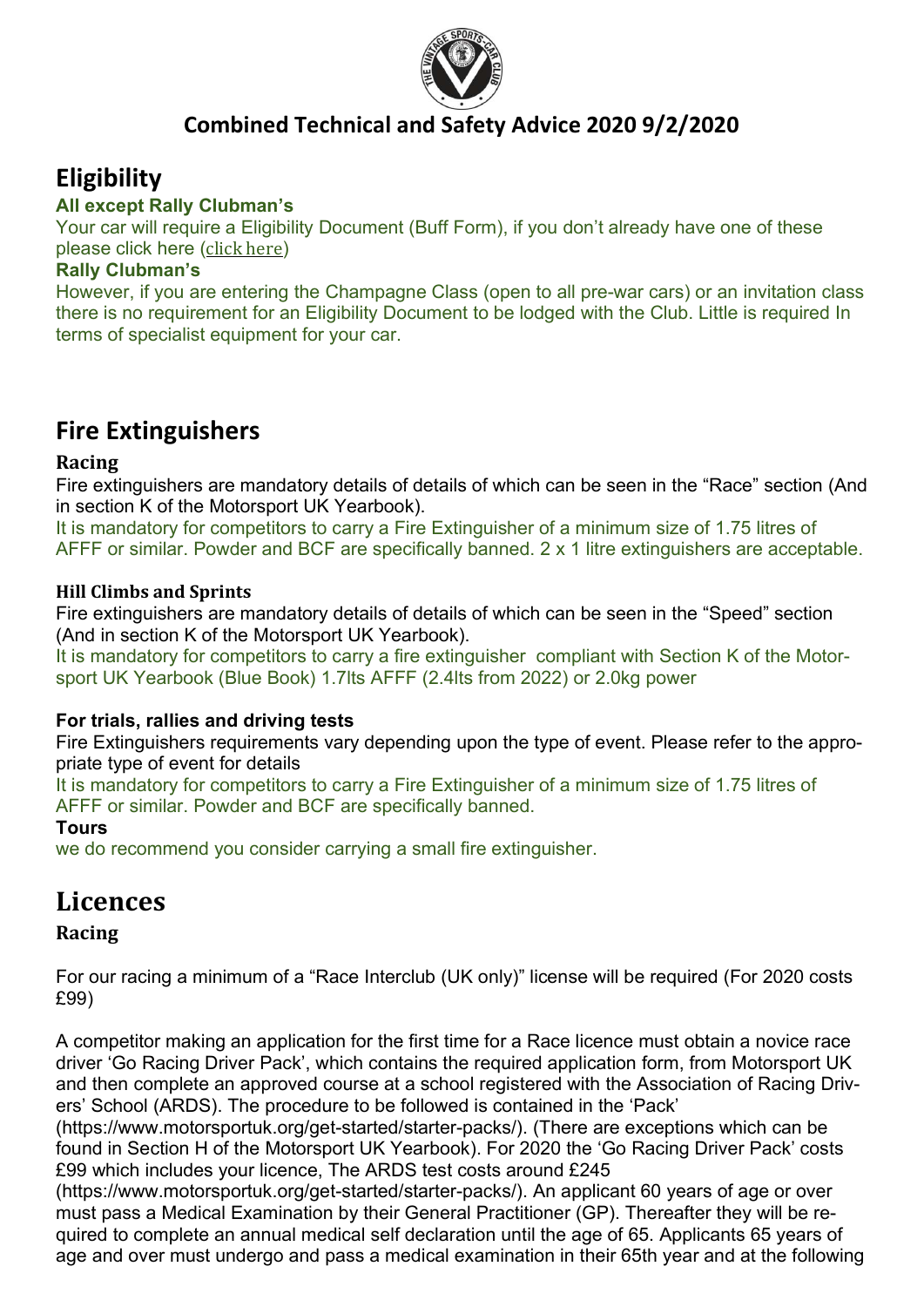intervals, their 70th, 72nd and 74th years and there after annually.

Race meetings, including high speed trials and the Pomeroy Trophy competition, requires a Race Licence (Section H of the Motorsport UK Yearbook)

#### Hill Climbs and Sprints

To enter speed events such as Wiscombe or Prescott the licence standards are lower and don't require any formal assessment. To apply for a licence, apply to Motorsport UK or download the application form from their website(https://www.motorsportuk.org/competitors/competitionlicences/). There is no ARDS test or medical required. Just complete the form and pay the licence fee.

The minimum licence requirement is the "RS Inter Club" (2020 cost £69) Competitors in Classes 14 – 16 of the Speed Championship are required to hold a "Race National" or "RS National" grade competition Licence as do those competing in Class 13 with a car over 786cc and Supercharged. (Motorsport UK Yearbook 2020 regulation S.7.1.5.1)

Some hill climb venues, such as Prescott, offer training days but these are not compulsory.

#### For trials, rallies and driving tests

For trials, rallies and driving tests the driver, navigator and any passenger over the age of [16] must hold an "RS Clubmans" licence. The application forms can be found on the Motorsport UK Website under Competitors.

An RTA licence is required for all road events.

Depending on the specific event regulations road licences may not be a requirement. The skills required for these events are slightly specialist when you first get started, but the best way to learn is to take part and learn from others.

#### Tours

none

# Special Clothing and Helmets

#### Racing

Specialist safety clothing will be required details of which can be seen in the "Race" section (And in section K of the Motorsport UK Yearbook). Budget for around £600 for helmet, overalls, gloves and boots.

You are required to have personal safety equipment that complies with MSA Regulations, the items listed below are mandatory requirements:

- Overalls are required to comply with FIA 8856-2000 or FIA 1986 Standard.
- Helmets are required to comply with FIA 8860-2004 (not valid after 31/12/20), FIA 8860-2010, FIA 8859-2015, SNELL SA2005 (not valid after 31/12/18), SNELL SA2010 (not valid after 31/12/23), SNELL SA2015 (not valid after 31/12/23), SNELL SAH2010 (not valid after 31/12/23) and SFI Foundation 31.1A, 31.2A (not valid after 31/12/18).
- Flame resistant balaclava, underwear and socks are strongly recommended.
- Flame resistant gloves and shoes and mandatory.

This list is not exhaustive; you will also need to consult the current year's MSA Competitors' and Officials' Yearbook in addition to individual event Supplementary Regulations.